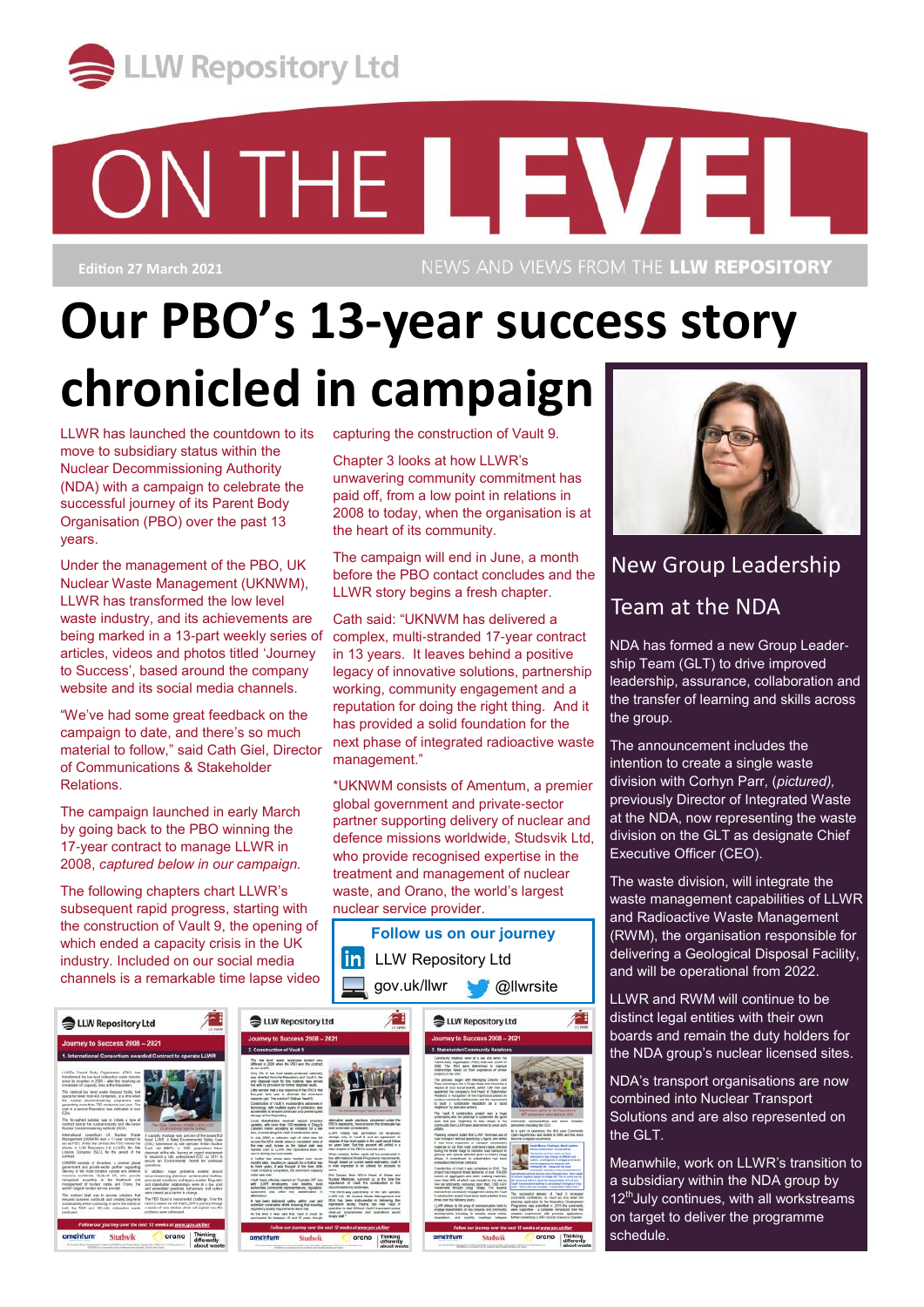### **Our site tour puts you in the driving seat**

Guided virtual tours of the LLWR site are now available without 'visitors' leaving the comfort of their homes.

The tours, via Skype, have a live voice-over from an Executive team member, who is on hand to answer questions.

"We can no longer do 50 to 60 live visits per year, but we can still provide an authentic experience for visitors," said Visits Co-ordinator Donna Glasson, who explained that all virtual tours for stakeholders must be arranged in advance and approved by LLWR.

Work on LLWR's Repository Development Programme (RDP) rendered coach tours around the entire perimeter of the site impossible, so the first virtual tour was introduced two years ago for viewing from the main Conference Rooms on Site and in Pelham House.

This footage was updated last year when COVID-19 made in-person visits impossible and the live, interactive element has now been added as an additional feature.

The tour, which lasts up to one hour, starts with visitors viewing an interactive map of the site, with photographs, video and 360-degree views of key areas, including internal views of Magazine



*A still from the virtual tour, including video and 360<sup>o</sup>views*

Retrieval Facilities, that have now been demolished but were present when the original filming first took place in 2019.

It then progresses to a full virtual tour of the site, using footage captured by a camera perched on the front of a coach, with stops at key points on the site, for the Regular updates will be scheduled as LLWR host to provide additional information, as they would on a live visit.

Donna added: "The site's appearance has introduce new members of the workforce changed greatly over the past two years, and it's good that we were able to capture some brilliant archive footage of some structures that are no longer there.

"It is still an entertaining and informative experience."

A camera crew will return to site this month to chart the changes since their last visit to ensure guests receive an up to date experience when viewing the tour. skyline changes occur.

The tours are also being utilised to for whom the regular site tour at the start of their employment is no longer available due to COVID-restrictions, to site based activities.

### **Donation to Food Pantry shines light on pandemic poverty**

Waberthwaite Primary School's new Food Pantry initiative which is supporting 20 local families through the COVID pandemic, has received a £500 helping hand from LLWR.

Additional families will be reached thanks to the donation, which will also help enable the school to include perishable goods including fresh fruit and vegetables, bread and eggs, to the boxes it distributes to local people in need.

For a £3.50 donation, families receive boxes of food worth around £20, resulting in part from kind assistance from



*Waberthwaite Primary food boxes ready for distribution* "We visit most years and the children love it," she said.

Morrison's supermarket in Whitehaven and the Food Bank in Millom.

Yvonne Hey, School Secretary, said that COVID-19 had highlighted the issue of struggling families.

"This situation has been going on for a long time," she added. "There is a need, from some families with children at school and some in the wider community.

"It's amazing how many people have come forward. Some have been put on furlough or lost their jobs, or money has just got a bit tighter in general.

"We are a food pantry, not a food bank. People pay a little for the food, so it's not seen as charity.

"We are at the heart of this community and we know who needs help. We want to stop people getting to crisis point, so we're very grateful for LLWR's donation."

Waberthwaite Primary pupils were regular visitors to the Repository pre-pandemic, to learn about the site, and Yvonne is looking forward to the day when visits can resume for the youngsters.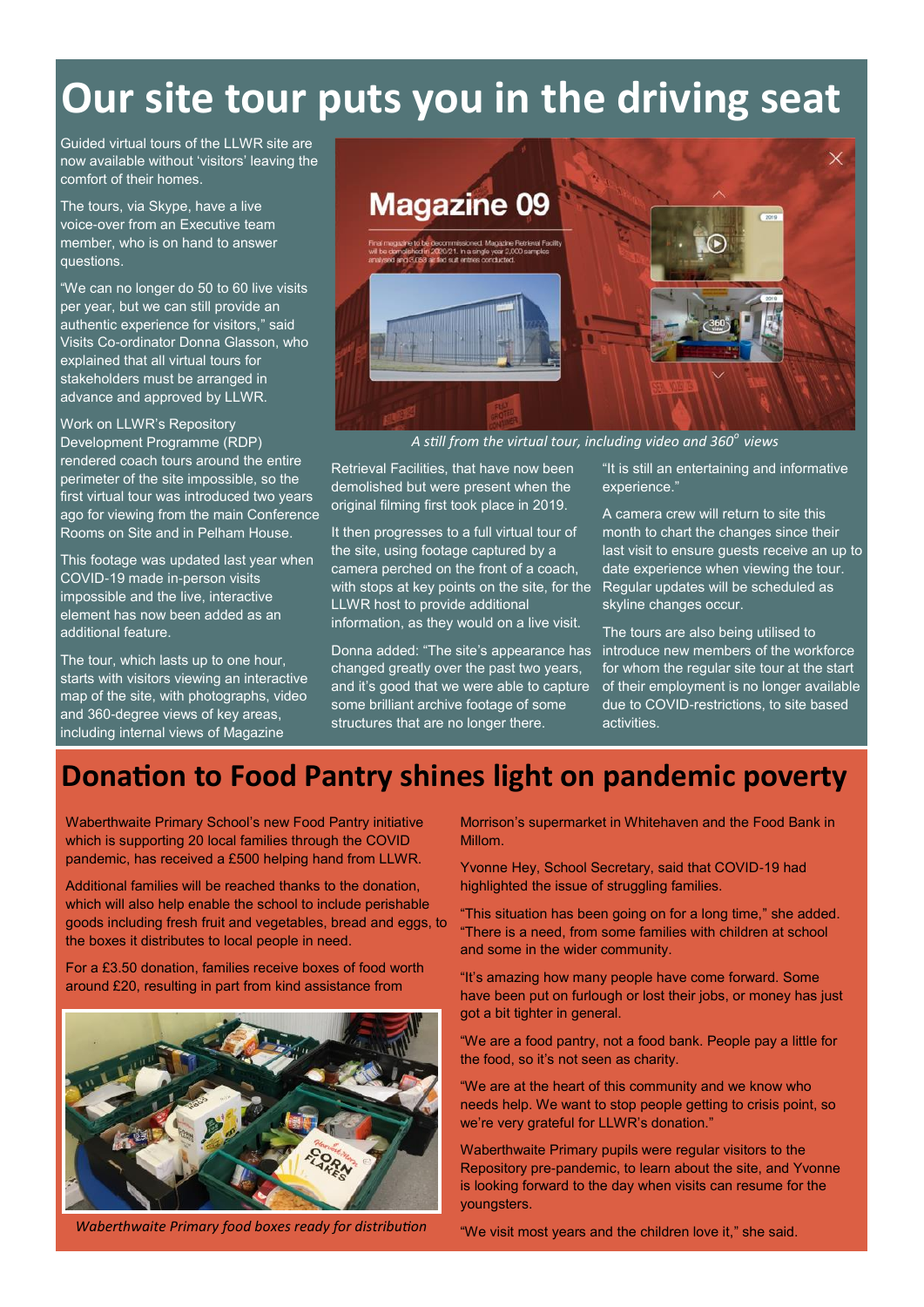

*This bird's eye view, captured by our Engineering team, shows some of the progress made by contractor Graham Construction on the RDP haul road. The majority of the materials used for the construction and final capping of Vault 8 and the adjacent trenches 1-7 will arrive to site by rail and be stockpiled in one of the prepared areas on site, until required for use. The picture also captures the rail sidings area and laydown area for unloading operations.*

# **No stone unturned in our community commitment!**

A 'rock crusher' machine, *pictured right,* has been moved on to site to dismantle stone slabs from the site's wartime spell as a Royal Ordnance Factory that were unearthed during preliminary work on the Repository Development Programme (RDP).

The stone has no historical significance and must be moved to allow the enabling phase of RDP, LLWR's largest ever programme, to continue.

But the stone will not be leaving site as the machine will crush it to a specific size to enable its reuse in the construction phase of the multi-decade programme, which will see the final engineered cap placed over the trench cap, existing vaults and any future vaults.

Noise and dust monitors, stipulated in planning conditions for RDP, will ensure that any temporary disruption beyond the Repository security fence, caused by the rock crusher, is minimised. And LLWR has added additional monitoring as an extra precautionary measure.

Some of the dust monitors installed around Vault 8 and the trench cap as part of RDP have been temporarily relocated so we can check on levels within the current construction areas to



capture dust from the rock crusher. In addition hand-held monitors will also be in use.

Lisa O'Neil, Project Engineer, said: "We'll get real time monitoring with baseline levels set for dust, and if there is any cause for concern at any point we will be alerted.

"Impact on the community is always at the forefront of our minds and if we think there could be any disruption caused by our activities, we like to go the extra mile and keep on top of it.

"There could also be a little disruption caused by noise, but we have arranged some additional monitoring, on top of our routine monitoring, to ensure we remain in line with the relevant Planning Condition."

The rock crusher is expected to be on site until the end of March. None of the uncovered material came as a surprise to the RDP team as colleagues in the Characterisation team had identified where the material would be uncovered.

The site was a Royal Ordnance Factory producing munitions during WWII, transforming into a low level waste Repository in 1959.